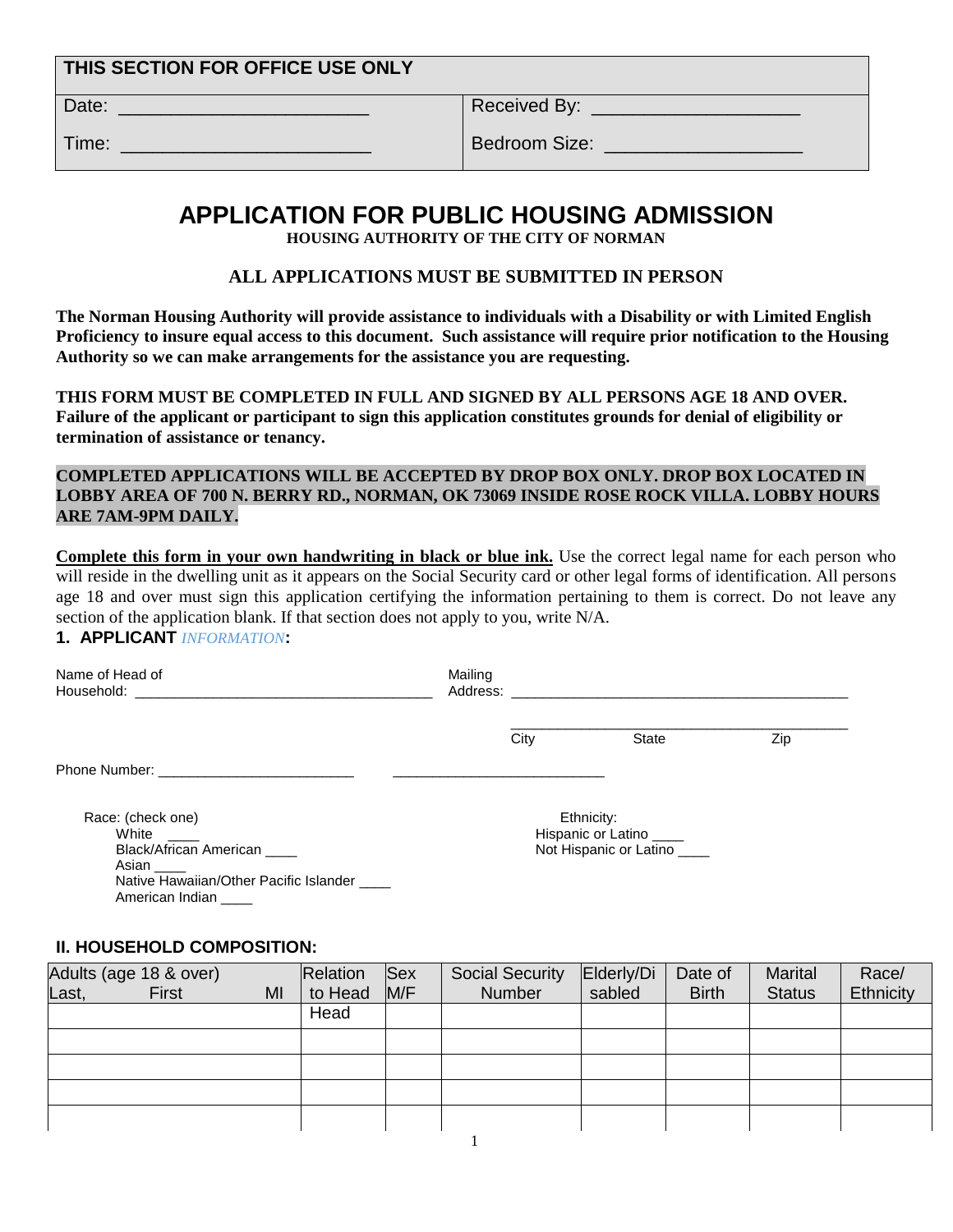| Last, | Children (under age 18)<br>First | MI | <b>Sex</b><br>M/F | <b>Social Security</b><br><b>Number</b> | Date of<br><b>Birth</b> | Race/<br>Ethnicity | Name & Address of Absent<br>Parent (not living with child |
|-------|----------------------------------|----|-------------------|-----------------------------------------|-------------------------|--------------------|-----------------------------------------------------------|
|       |                                  |    |                   |                                         |                         |                    |                                                           |
|       |                                  |    |                   |                                         |                         |                    |                                                           |
|       |                                  |    |                   |                                         |                         |                    |                                                           |
|       |                                  |    |                   |                                         |                         |                    |                                                           |
|       |                                  |    |                   |                                         |                         |                    |                                                           |

Which of the following do you claim? (Check one)

- \_\_\_\_\_ I am a citizen, naturalized Citizen or National of the United States
- $\overline{\phantom{a}}$  I am a non-citizen with eligible immigration status.
- \_\_\_\_\_ I am a non-citizen without eligible immigration status.
- \_ Pending verification

Additional Contact Person (if unable to contact applicant):

| Address: Andreas Address and Address and Address and Address and Address and Address and Address and Address a |               |      |                                                                                                                                                                                                                               |     | Telephone: Network and the set of the set of the set of the set of the set of the set of the set of the set of         |
|----------------------------------------------------------------------------------------------------------------|---------------|------|-------------------------------------------------------------------------------------------------------------------------------------------------------------------------------------------------------------------------------|-----|------------------------------------------------------------------------------------------------------------------------|
|                                                                                                                | <b>Street</b> | City | State                                                                                                                                                                                                                         | Zip |                                                                                                                        |
|                                                                                                                |               |      |                                                                                                                                                                                                                               |     | Do any household members require a specific accommodation in order to fully utilize our programs and services?         |
|                                                                                                                |               |      |                                                                                                                                                                                                                               |     |                                                                                                                        |
|                                                                                                                |               |      |                                                                                                                                                                                                                               |     | Do you pay for Assistance Care or for auxiliary apparatus for a disabled household member in order for them or another |
|                                                                                                                |               |      | If yes, itemize: the contract of the contract of the contract of the contract of the contract of the contract of the contract of the contract of the contract of the contract of the contract of the contract of the contract |     |                                                                                                                        |

#### **III. TOTAL HOUSEHOLD INCOME:**

List all money earned or received by **everyone** living in the household. This includes but is not limited to Gross Wages, Self-employment, Child Support, Social Security, SSI, Worker's Compensation, Unemployment benefits, Retirement Benefits, TANF, Veteran's Benefits, Alimony, Babysitting, and Rental Property Income. Income from banks such as interest on savings bonds, checking accounts, and CDs. Also include any regular contributions to the household from any person outside the household.

| Name of Household<br>Member Who<br>Receives Income | Source or Type of Income<br>(Name of Employer, Company, Absent Parent,<br>TANF, SS, SSI, VA, Bank, Individual, etc.) | How Often?<br>(Monthly, Weekly,<br>Bi-weekly) | Gross Income<br>(Cash or Check)<br>before deductions) | List any<br>changes<br>anticipated |
|----------------------------------------------------|----------------------------------------------------------------------------------------------------------------------|-----------------------------------------------|-------------------------------------------------------|------------------------------------|
|                                                    |                                                                                                                      |                                               |                                                       |                                    |
|                                                    |                                                                                                                      |                                               |                                                       |                                    |
|                                                    |                                                                                                                      |                                               |                                                       |                                    |
|                                                    |                                                                                                                      |                                               |                                                       |                                    |

| Is the Head of Household or Spouse of the Head of Household in the Armed Services? |            |           |  |  |
|------------------------------------------------------------------------------------|------------|-----------|--|--|
| Does anyone help you pay bills regularly? Yes                                      | NO.        |           |  |  |
| If yes, who?                                                                       | How often? | How much? |  |  |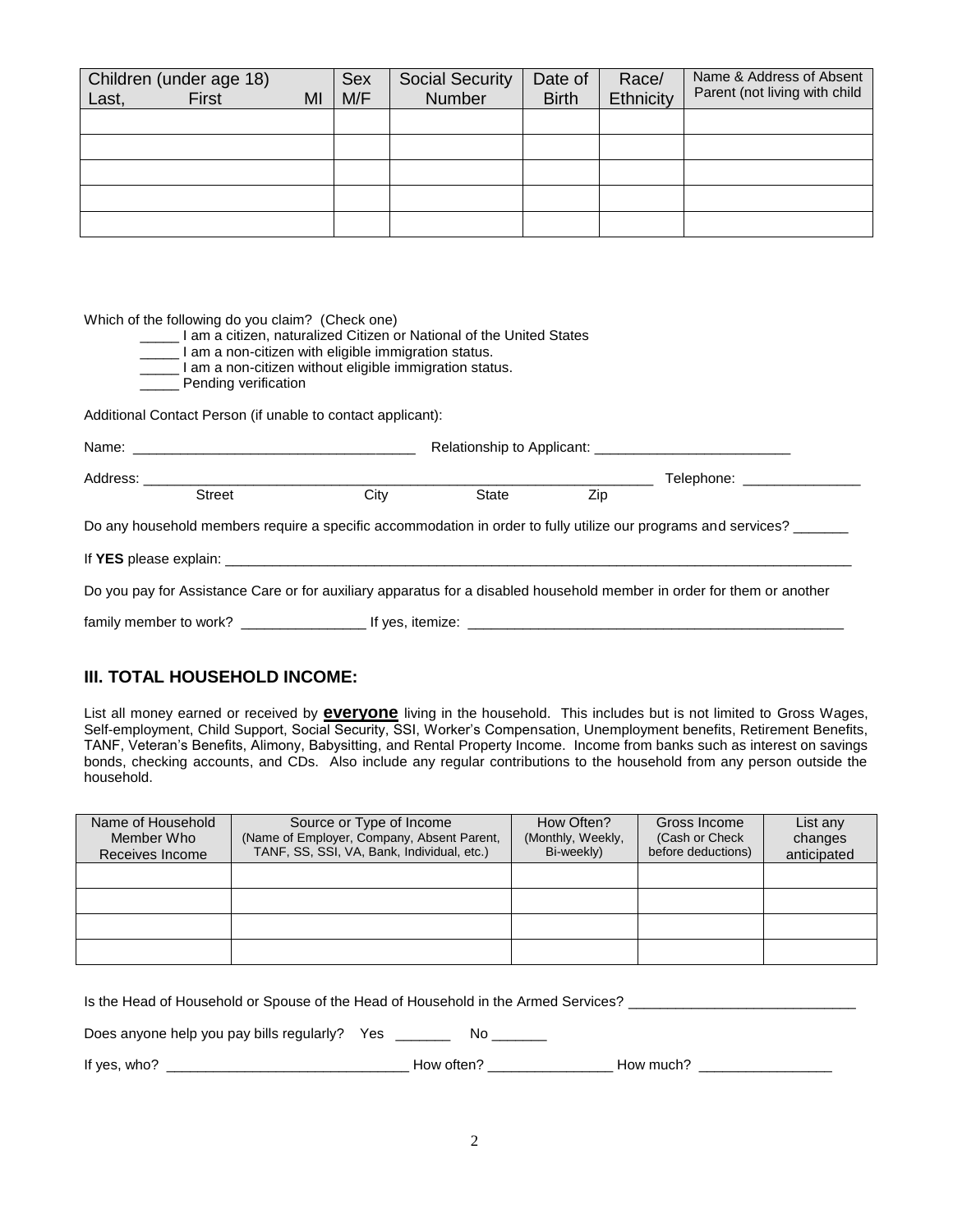#### **IV. ASSETS**

Do any household members have or receive income from assets: (check all that apply)

| $\mathbf{1}$ | <b>Real Estate</b>            | Insurance Settlements |
|--------------|-------------------------------|-----------------------|
| $\Box$       | <b>Certificate of Deposit</b> | Stocks/Bonds          |
| -1-1         | Savings Accounts              | <b>Trusts</b>         |
| - 1 - 1      | <b>Checking Account</b>       | Company Retirement    |
| $\Box$       | Pension Fund                  |                       |
|              | Other:                        |                       |

Has any member of the household given away or sold any asset for less than fair market value in the past 2 years? \_\_\_\_\_\_

| If yes, what?                      | What was its market value |
|------------------------------------|---------------------------|
| How much did you actually receive? |                           |

#### **V. CHILDCARE AND MEDICAL INFORMATION**

Do you pay for Child Care for children age 12 or younger while you work or attend school? Yes\_\_\_\_\_\_ No\_\_\_\_\_\_

If yes, Name of Child Care Provider: \_\_\_\_\_\_\_\_\_\_\_\_\_\_\_\_\_\_\_\_\_\_\_\_\_\_\_\_\_\_\_\_\_\_\_\_\_\_ How much per month? \_\_\_\_\_\_\_\_\_\_

If the Head of Household or Spouse are age 62 or older OR disabled regardless of age, list all medical expenses anticipated for the next 12 months that will not be reimbursed by insurance or other outside source. (This includes but is not limited to: prescriptions, physicians' bills, hospital bills, insurance premiums, and medical equipment, also any expenses related to Service, Companion, or Therapeutic animals). Verification of these expenses will be required.

| <b>Medical Expense</b> | <b>Yearly Total</b> | <b>Medical Expense</b> | <b>Yearly Total</b> |
|------------------------|---------------------|------------------------|---------------------|
|                        |                     |                        |                     |
|                        |                     |                        |                     |
|                        |                     |                        |                     |

#### **VI. CURRENT AND PREVIOUS ADDRESS INFORMATION- STARTING WITH MOST CURRENT THROUGH THE LAST 5 (FIVE) YEARS. YOU MUST COMPLETE THIS SECTION EVEN IF YOU WERE HOMELESS OR STAYED WITH FAMILY OR FRIENDS. IF THE INFORMATION REQUIRED IS NOT COMPLETED IN ITS ENTERITY YOUR APPLICATION WILL NOT BE ACCEPTED.**

| Address: City: City: City: City: City: City: City: City: City: City: City: City: City: City: City: City: City: City: City: City: City: City: City: City: City: City: City: City: City: City: City: City: City: City: City: Cit |  |  | State: _______________ Zip: ____________ |  |
|--------------------------------------------------------------------------------------------------------------------------------------------------------------------------------------------------------------------------------|--|--|------------------------------------------|--|
|                                                                                                                                                                                                                                |  |  |                                          |  |
|                                                                                                                                                                                                                                |  |  |                                          |  |
| Move In Date: $\qquad$ / 20 Move Out Date: $\qquad$ / 20                                                                                                                                                                       |  |  |                                          |  |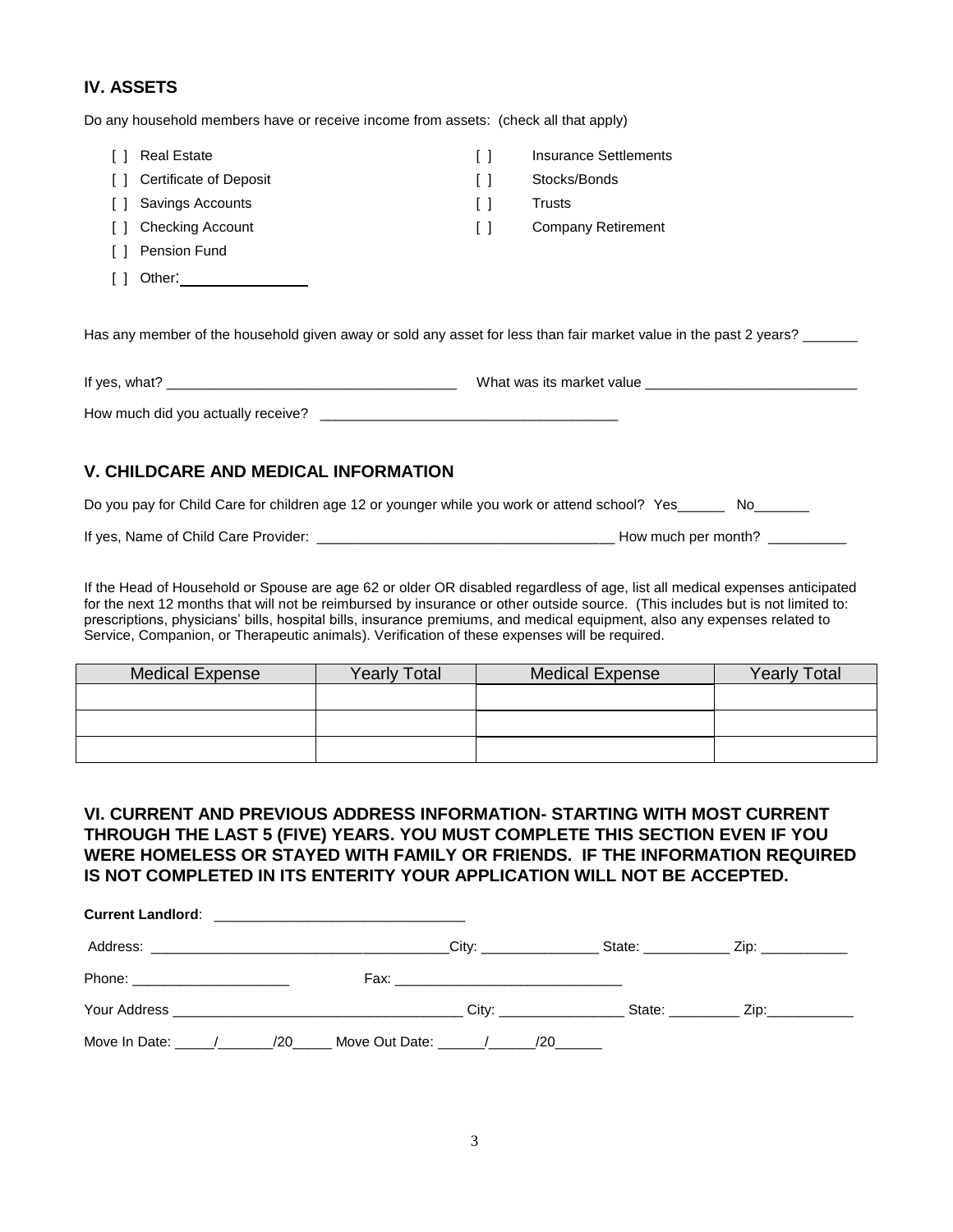| Previous Landlord: with a state of the control of the control of the control of the control of the control of the control of the control of the control of the control of the control of the control of the control of the con |                                        |  |  |
|--------------------------------------------------------------------------------------------------------------------------------------------------------------------------------------------------------------------------------|----------------------------------------|--|--|
|                                                                                                                                                                                                                                |                                        |  |  |
|                                                                                                                                                                                                                                |                                        |  |  |
|                                                                                                                                                                                                                                |                                        |  |  |
| Move In Date: _____/_________/20_______ Move Out Date: _______/_______/20_______                                                                                                                                               |                                        |  |  |
|                                                                                                                                                                                                                                |                                        |  |  |
|                                                                                                                                                                                                                                |                                        |  |  |
|                                                                                                                                                                                                                                |                                        |  |  |
|                                                                                                                                                                                                                                |                                        |  |  |
|                                                                                                                                                                                                                                |                                        |  |  |
|                                                                                                                                                                                                                                |                                        |  |  |
|                                                                                                                                                                                                                                |                                        |  |  |
|                                                                                                                                                                                                                                |                                        |  |  |
|                                                                                                                                                                                                                                |                                        |  |  |
| Move In Date: _____/_________/20_______ Move Out Date: _______/_______/20_______                                                                                                                                               |                                        |  |  |
|                                                                                                                                                                                                                                |                                        |  |  |
|                                                                                                                                                                                                                                |                                        |  |  |
| Phone: _______________________                                                                                                                                                                                                 |                                        |  |  |
|                                                                                                                                                                                                                                |                                        |  |  |
| Move In Date: ______/_________/20______ Move Out Date: _______/_______/20_______                                                                                                                                               |                                        |  |  |
|                                                                                                                                                                                                                                |                                        |  |  |
|                                                                                                                                                                                                                                |                                        |  |  |
| Phone: _________________________                                                                                                                                                                                               |                                        |  |  |
|                                                                                                                                                                                                                                |                                        |  |  |
|                                                                                                                                                                                                                                | Move Out Date: ______/______/20_______ |  |  |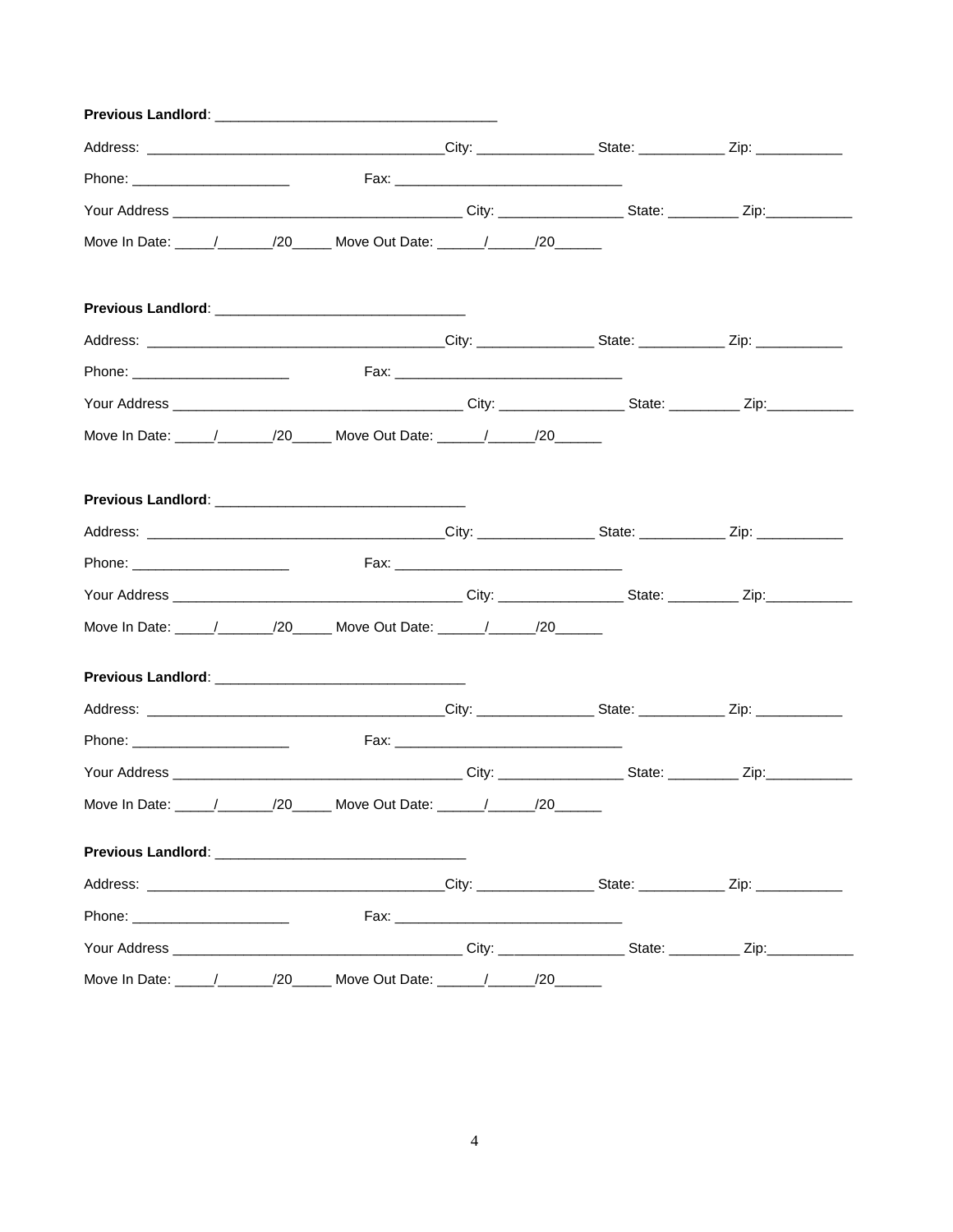Have you or any household member lived/or are currently living in public housing or received/receiving housing assistance? Yes \_\_\_\_\_\_\_ No \_\_\_\_\_\_

| If yes, under whose name? |                                                                                  | <u> 1989 - Johann Stein, marwolaethau a bhann an t-Amhain ann an t-Amhain an t-Amhain an t-Amhain an t-Amhain an </u>                                                                                                           |  |  |
|---------------------------|----------------------------------------------------------------------------------|---------------------------------------------------------------------------------------------------------------------------------------------------------------------------------------------------------------------------------|--|--|
|                           |                                                                                  |                                                                                                                                                                                                                                 |  |  |
|                           |                                                                                  | Do you owe money on any type of claim to any Housing Authority in the United States where you or any household member                                                                                                           |  |  |
|                           |                                                                                  | has lived after age 18? Yes _____ No ____ If yes, Name of Housing Authority: _________________________________                                                                                                                  |  |  |
|                           | City: _________________________State: ______________________Zip: _______________ |                                                                                                                                                                                                                                 |  |  |
|                           |                                                                                  |                                                                                                                                                                                                                                 |  |  |
|                           |                                                                                  | Does any household member 18 years or older have a debt with a utility company or previous landlord? Yes _____ No ____                                                                                                          |  |  |
|                           |                                                                                  |                                                                                                                                                                                                                                 |  |  |
|                           |                                                                                  | Have you or any household member ever used any other name or social security number other than the one used on this<br>Are you or any household member required to report to a probation or parole officer? Yes ______ No _____ |  |  |
|                           |                                                                                  | Have you or any household member ever been arrested for drug or violent criminal activity? Yes_____ No _____. If yes,                                                                                                           |  |  |
|                           |                                                                                  |                                                                                                                                                                                                                                 |  |  |
|                           |                                                                                  |                                                                                                                                                                                                                                 |  |  |
|                           | Do you own a vehicle(s)? Yes ______ No ______                                    |                                                                                                                                                                                                                                 |  |  |